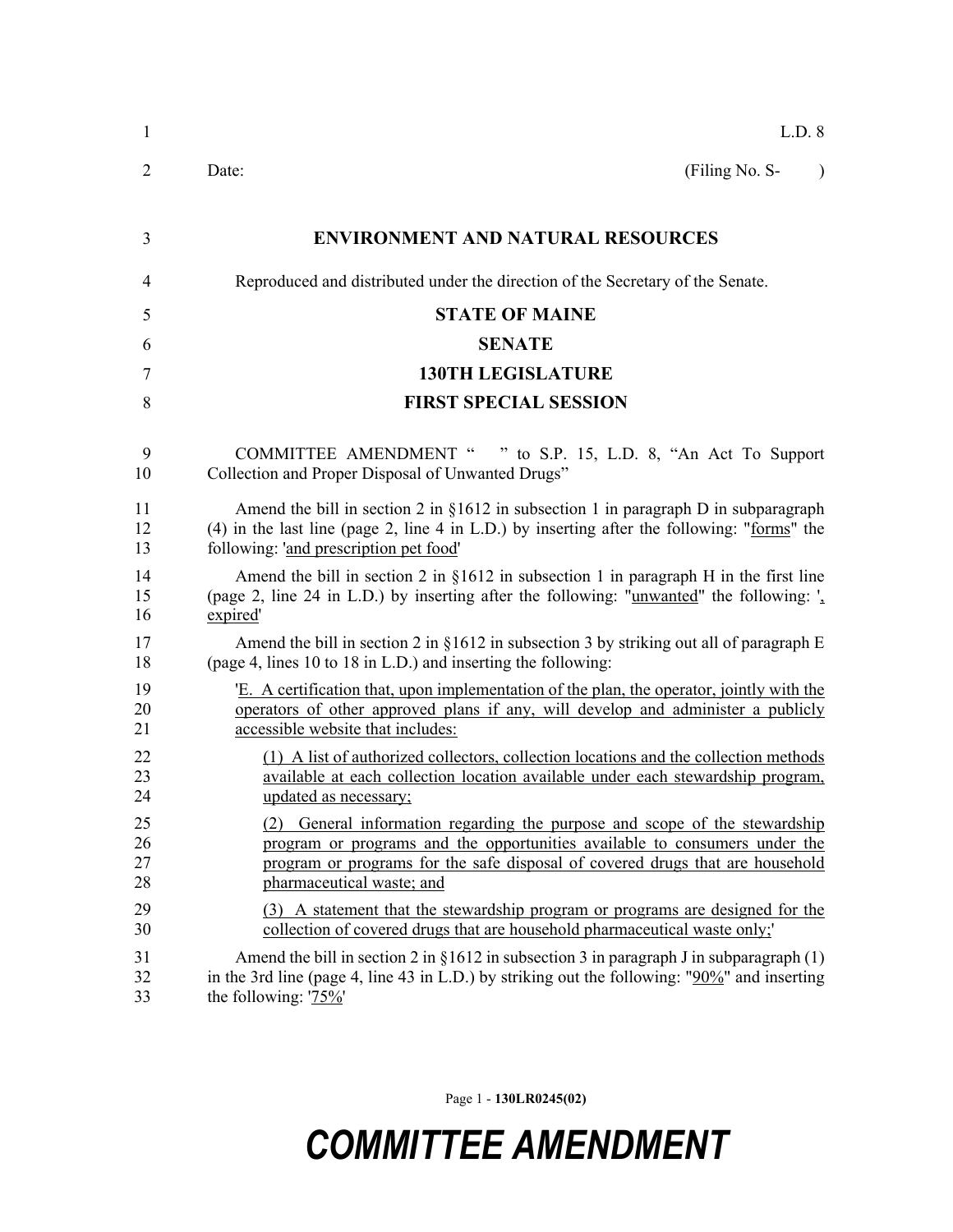| 1                          | Amend the bill in section 2 in $\S 1612$ in subsection 5 in the first blocked paragraph in                   |                                                                                      |                                         |  |  |
|----------------------------|--------------------------------------------------------------------------------------------------------------|--------------------------------------------------------------------------------------|-----------------------------------------|--|--|
| $\overline{2}$             | the first line (page 6, line 10 in L.D.) by inserting after the following: "program," the                    |                                                                                      |                                         |  |  |
| 3                          | following: 'or if multiple stewardship programs exist,'                                                      |                                                                                      |                                         |  |  |
| 4                          | Amend the bill in section 2 in $\S 1612$ in subsection 5 in the first blocked paragraph in                   |                                                                                      |                                         |  |  |
| 5                          | the 2nd line (page 6, line 11 in L.D.) by inserting after the following: "program" the                       |                                                                                      |                                         |  |  |
| 6                          | following: 'or programs'                                                                                     |                                                                                      |                                         |  |  |
| 7                          | Amend the bill in section 2 in $\S 1612$ in subsection 10 in paragraph J in the last line                    |                                                                                      |                                         |  |  |
| 8                          | (page 8, line 41 in L.D.) by striking out the following: "and"                                               |                                                                                      |                                         |  |  |
| 9                          | Amend the bill in section 2 in $\S 1612$ in subsection 10 in paragraph K in the last line                    |                                                                                      |                                         |  |  |
| 10                         | (page 8, line 44 in L.D.) by striking out the following: " $\frac{1}{2}$ " and inserting the following: "    |                                                                                      |                                         |  |  |
| 11                         | and'                                                                                                         |                                                                                      |                                         |  |  |
| 12                         | Amend the bill in section 2 in $\S 1612$ in subsection 10 by inserting after paragraph K                     |                                                                                      |                                         |  |  |
| 13                         | the following:                                                                                               |                                                                                      |                                         |  |  |
| 14                         | 'L. An analysis of the market share of covered drugs sold by participating                                   |                                                                                      |                                         |  |  |
| 15                         | manufacturers in the State and any other information required by the department for                          |                                                                                      |                                         |  |  |
| 16                         | determining appropriate cost allocation in accordance with subsection 5.                                     |                                                                                      |                                         |  |  |
| 17                         | Amend the bill in section 4 in the first 2 lines (page 10, lines 15 and 16 in L.D.) by                       |                                                                                      |                                         |  |  |
| 18                         | striking out the following: "Within 180 days after the effective date of this Act" and                       |                                                                                      |                                         |  |  |
| 19                         | inserting the following: 'On or before July 1, 2022'                                                         |                                                                                      |                                         |  |  |
| 20                         | Amend the bill by inserting after section 4 the following:                                                   |                                                                                      |                                         |  |  |
| 21                         | <b>Sec. 5. Appropriations and allocations.</b> The following appropriations and                              |                                                                                      |                                         |  |  |
| 22                         | allocations are made.                                                                                        |                                                                                      |                                         |  |  |
| 23                         |                                                                                                              | ENVIRONMENTAL PROTECTION, DEPARTMENT OF                                              |                                         |  |  |
| 24                         | <b>Maine Environmental Protection Fund 0421</b>                                                              |                                                                                      |                                         |  |  |
| 25<br>26                   | associated costs.                                                                                            | Initiative: Provides an allocation for one Environmental Specialist III position and |                                         |  |  |
| 27<br>28<br>29<br>30<br>31 | <b>OTHER SPECIAL REVENUE FUNDS</b><br>POSITIONS - LEGISLATIVE COUNT<br><b>Personal Services</b><br>All Other | 2021-22<br>1.000<br>\$59,642<br>\$6,071                                              | 2022-23<br>1.000<br>\$89,688<br>\$8,662 |  |  |
| 32                         | OTHER SPECIAL REVENUE FUNDS TOTAL                                                                            | \$65,713                                                                             | \$98,350                                |  |  |
| 33                         | ,                                                                                                            |                                                                                      |                                         |  |  |
| 34                         | Amend the bill by relettering or renumbering any nonconsecutive Part letter or section                       |                                                                                      |                                         |  |  |
| 35                         | number to read consecutively.                                                                                |                                                                                      |                                         |  |  |
| 36                         | <b>SUMMARY</b>                                                                                               |                                                                                      |                                         |  |  |
| 37                         | This amendment, which is the majority report of the committee, amends the bill to                            |                                                                                      |                                         |  |  |
| 38                         | exclude prescription pet food from the definition of "covered drug"; to amend the drug                       |                                                                                      |                                         |  |  |
| 39                         | take-back program consumer awareness goals; to clarify the allocation of program costs                       |                                                                                      |                                         |  |  |
| 40                         | among participating manufacturers if more than one drug take-back program is in                              |                                                                                      |                                         |  |  |

Page 2 - **130LR0245(02)**

## *COMMITTEE AMENDMENT*